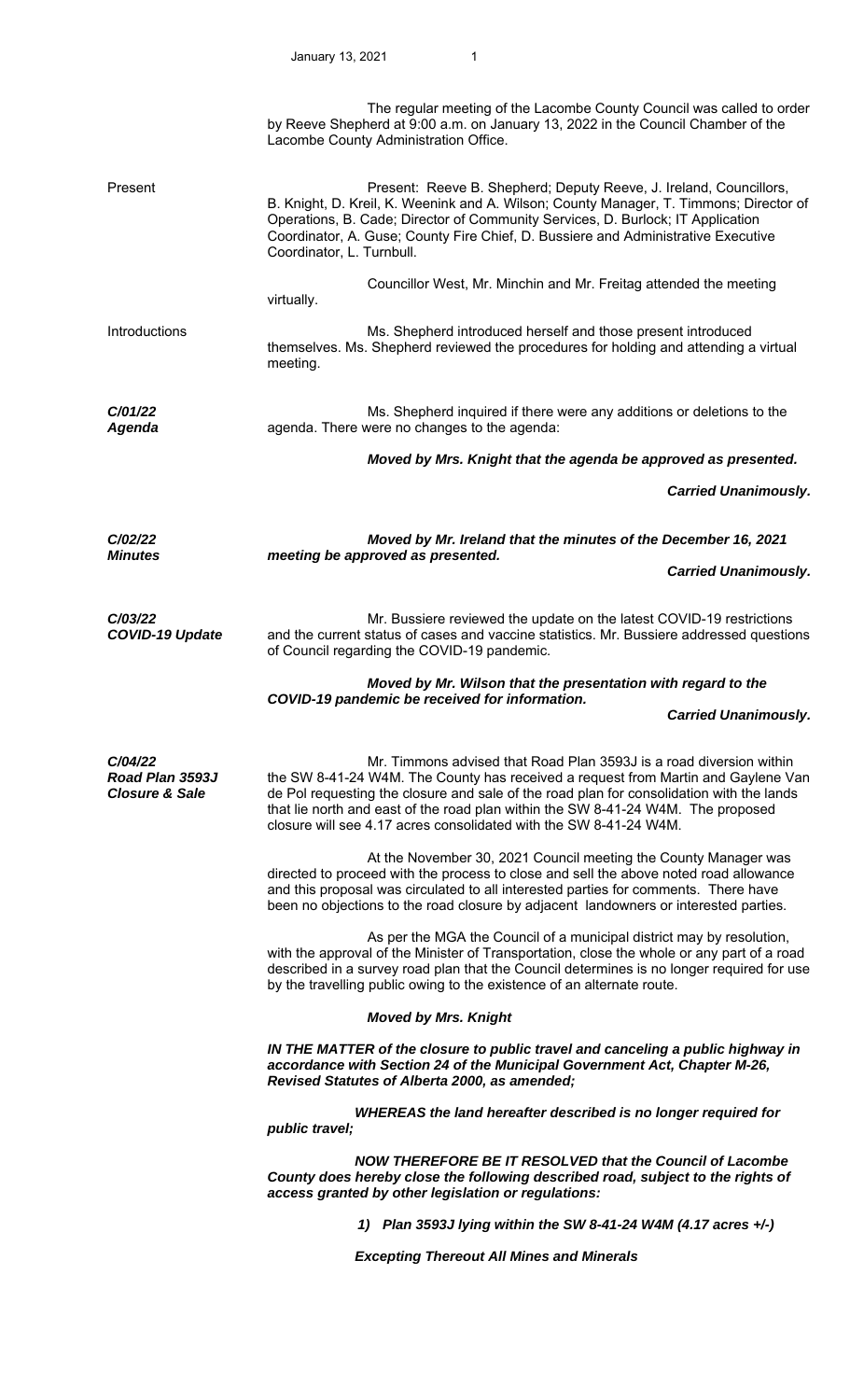## *for the purpose of the consolidation of the 4.17 acres +/- with the lands in the Certificate of Title 202 096 153 +1 for the SW 8-41-24 W4M.*

#### *Carried Unanimously.*

*C/05/22 Thompson Fishpond Dock Project Letter of Support*  At the December 1, 2021 Joint County meeting of the City of Lacombe and Lacombe County, the Lacombe Fish and Game Association presented an update on their activities for the year. The Association presented the two Councils with a proposal to construct a larger more accessible dock at the Len Thompson Fishpond. The Association is intending to apply for a Community Facility Enhancement Program grant. This Provincial grant could provide up to \$115,000 toward the project. The Association has indicated that the project budget is \$320,000. At this time the Association is not asking for a financial commitment from the County or the City but is seeking a letter of support from both Councils. *Moved by Mr. Ireland that Lacombe County provide a letter of support to the Lacombe Fish and Game Association for their application to the Community Facility Enhancement Program for funding for the proposed Len Thompson Fishpond Dock Project. Carried Unanimously. C/06/22 Tax Late Payment Penalty Cancellation Request*  Mr. Minchin presented a request from David Numan that Lacombe County cancel the late payment penalty of \$ 357.50 levied on his property in December 2021. Council was provided with an overview of the circumstances resulting in the nonpayment of this tax account by the tax payment deadlines.  *Moved by Mrs. Kreil that Lacombe County cancel the \$ 357.50 late payment penalty levied on tax account #3927242140. Motion Lost. C/07/22 Tax Late Payment Penalties Cancellation Request*  Mr. Minchin presented a request from HESC Energy Corp. in which the Company is requesting that Lacombe County cancel the \$ 34,225.28 in late payment penalties levied on the Company's 2021 outstanding tax balance for its oil and gas properties in Lacombe County and accept a payment plan for the balance of taxes. Since the request was received an additional \$ 10,913.98 in penalties was levied in December 2021. Council was provided with an overview of the circumstances resulting in the non-payment of this tax account by the tax payment deadlines.  *Moved by Mrs. Kreil that Lacombe County cancel the \$ 45,139.27 late payment penalties levied on properties owned by HESC Energy. Motion Lost. C/08/22 Tax Late Payment Penalty Cancellation Request*  Mr. Minchin presented a request from Wyatt Robinson that Lacombe County cancel the late payment penalty of \$ 135.18 levied on his property in October 2021. Council was provided with an overview of the circumstances resulting in the nonpayment of this tax account by the tax payment deadlines.  *Moved by Mrs. Knight that Lacombe County cancel the \$ 135.18 late payment penalty levied on tax account #4102031001. Motion Lost. C/09/22 Tax Late Payment Penalty Cancellation Request*  Mr. Minchin presented a request from Brad Buchanan that Lacombe County cancel the late payment penalty of \$ 159.00 levied on his property in December 2021. Council was provided with an overview of the circumstances resulting in the nonpayment of this tax account by the tax payment deadlines.  *Moved by Mr. Ireland that Lacombe County cancel the \$ 159.00 late payment penalty levied on tax account #3925091035. Motion Lost. C/10/22 Strategic Plan Workshop Dates*  Mr. Timmons advised that at the December 16, 2021 Council meeting it was agreed that Lacombe County would proceed with the development of a new Strategic Plan. By resolution of Council a strategic planning workshop was scheduled for January 11 and 12, 2022.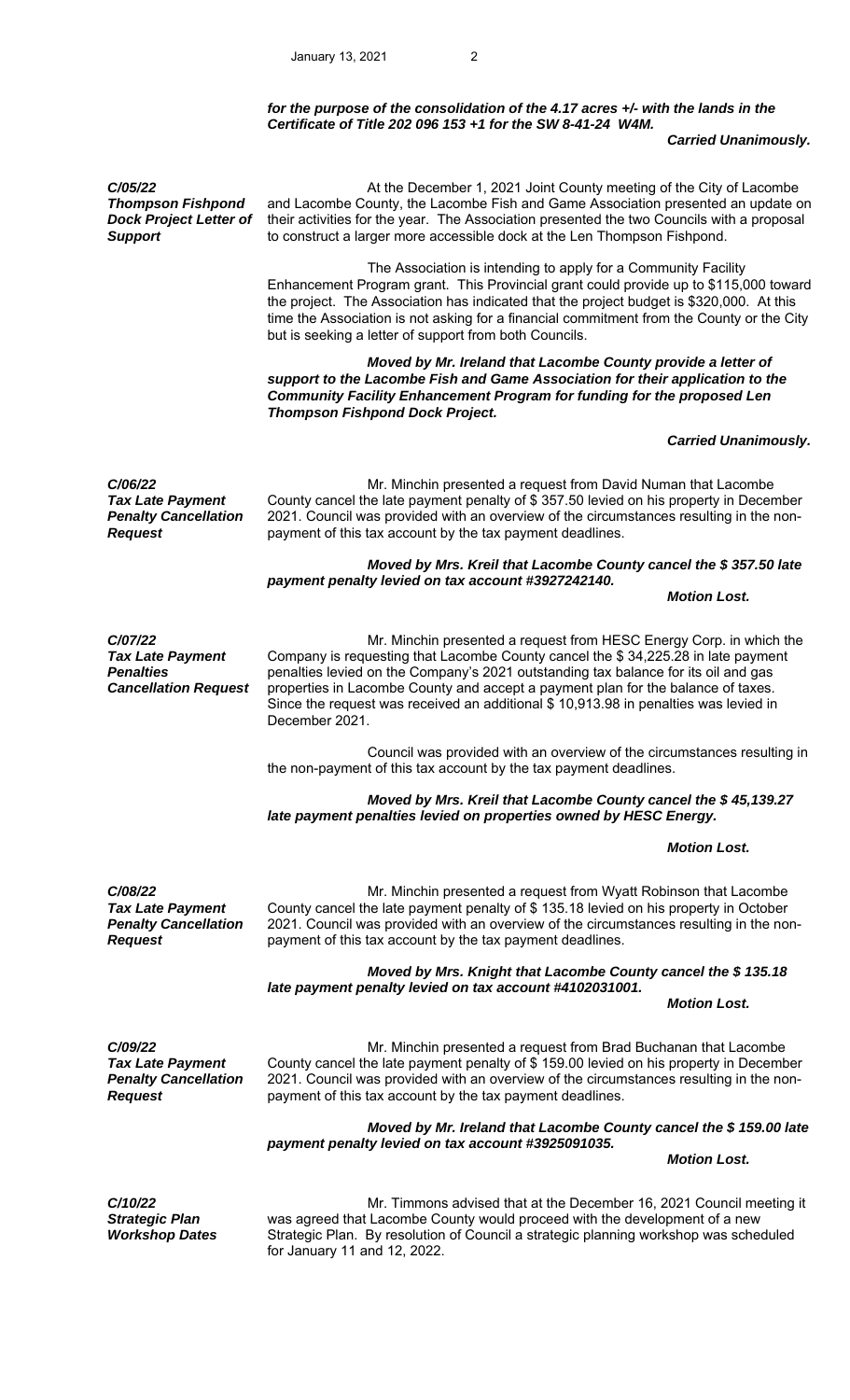Due to the current situation with regard to COVID-19 it was agreed to postpone the strategic planning workshop as scheduled to a later date. As such, a new date for the workshop needs to be determined.

 *Moved by Mr. West that the Lacombe County strategic planning workshop be held on March 8 and 9, 2022.* 

 *Carried Unanimously.* 

*C/11/22 Monthly Statement Moved by Mr. Weenink that the Monthly Statement as at November 30, 2021 be received for information.* 

 *Carried Unanimously.* 

*C/12/22 Agenda Item Moved by Mr. Weenink that the Agenda Item Follow-up be received for information.*  **Carried Unanimously.** 

Councillor Inquiries **Mr.** West reported on the following:

- Central Alberta Synergy
- RMA Policing Townhall
- Questions on Road Allowances and Easements

Mr. Wilson reported on the following:

- County Christmas Party
- RMA Policing Townhall
- Blaine Calkins Virtual Meeting
- Excellence in Agriculture Workshop

Mrs. Knight reported on the following:

- RMA Policing Townhall
- Alberta Synergy Executive
- Mirror Ringing of the Bells/Tree Decor

# Mr. Weenink reported on the following:

- Keith Boras Retirement Party
- County Christmas Party
- Rural Crime Watch
- RMA Policing Townhall
- Blaine Calkins Virtual Meeting
- Stop Sign Inquiries[LT1]

### Mrs. Kreil reported on the following:

- Eckville Municipal Library
- Red Deer Restorative Justice
- RMA Policing Townhall
- Blaine Calkins Virtual Meeting
- Medicine River Watershed Society

#### Mr. Ireland reported on the following:

- County Christmas Party
- RMA Policing Townhall
- CRMA Executive Board
- Alix Municipal Library
- Excellence in Agriculture Workshop

### Ms. Shepherd reported on the following:

- Alberta Recycling Extended Producer Webinar Recycling Producer Responsible
- RMA Policing Townhall
- Blackfalds & District Parks, Recreation & Culture Board
- Central Zone RMA
- Blaine Calkins Virtual Meeting
- Rural Crime Watch
- Ellis Bird Farm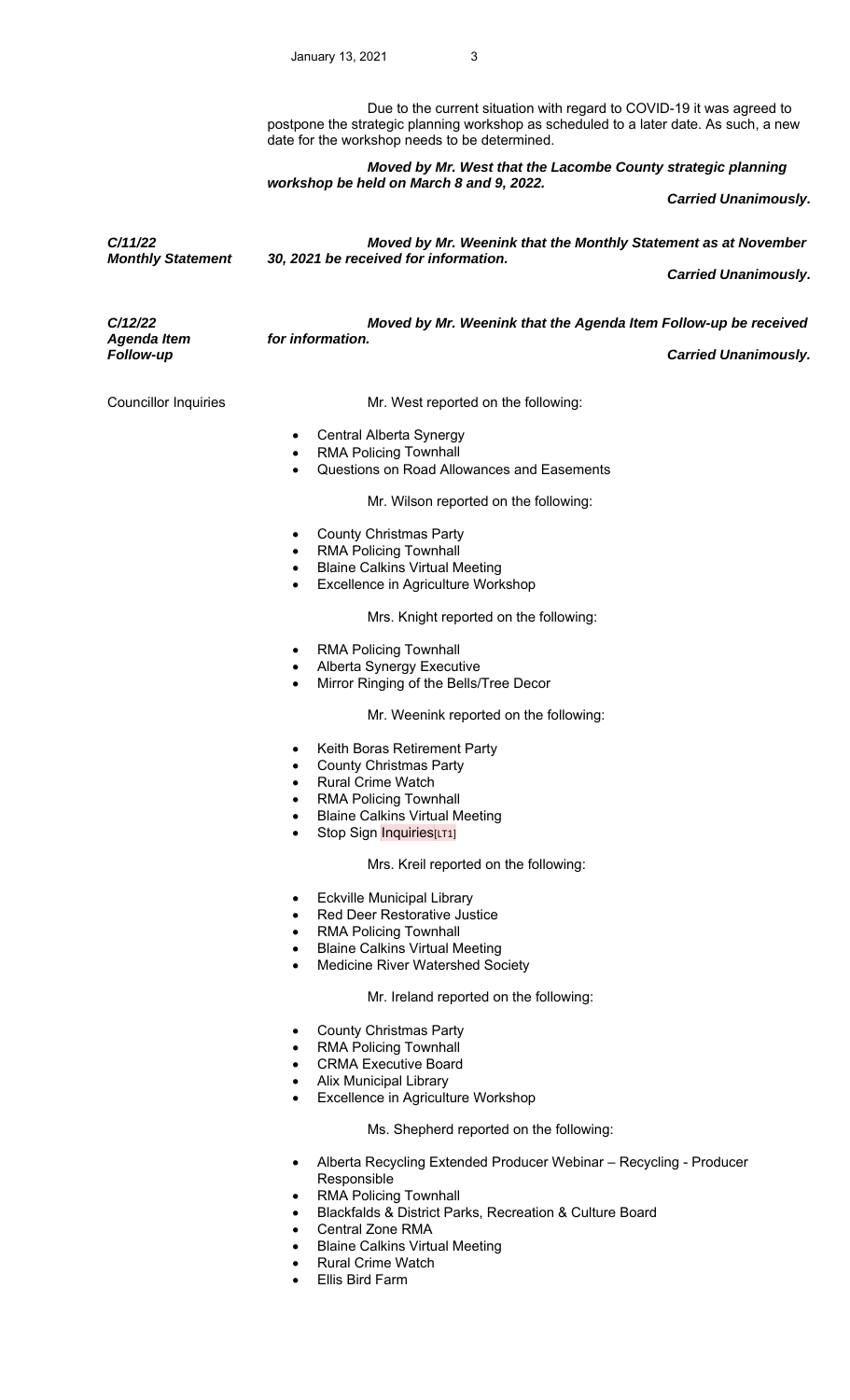• Ron Orr Meeting January 14, 2022

| C/13/22<br><b>Brownlee LLP Law</b><br><b>Seminar</b>    | Moved by Mr. Ireland that Mr. Weenink be authorized to attend the<br>Brownlee LLP Municipal Law Seminar being held virtually on February 17, 2022.                                                                                                                                                                                                                                                                                                              |
|---------------------------------------------------------|-----------------------------------------------------------------------------------------------------------------------------------------------------------------------------------------------------------------------------------------------------------------------------------------------------------------------------------------------------------------------------------------------------------------------------------------------------------------|
|                                                         | <b>Carried Unanimously.</b>                                                                                                                                                                                                                                                                                                                                                                                                                                     |
| C/14/22<br><b>LAPA Gala</b>                             | Moved by Mrs. Knight that Lacombe County purchase a table for<br>the LAPA Gala being held on March 5, 2022.<br><b>Carried Unanimously.</b>                                                                                                                                                                                                                                                                                                                      |
| C/15/22<br><b>Consent Agenda</b>                        | Mr. Timmons advised that an invitation has been received to meet with<br>the Minister of Municipal Affairs, Ric McIver at the RMA Spring Convention in March,<br>2022. Council agreed not to meet with the Minister at this time.                                                                                                                                                                                                                               |
|                                                         | Moved by Mr. Wilson that the Consent Agenda be approved as                                                                                                                                                                                                                                                                                                                                                                                                      |
|                                                         | presented.<br><b>Carried Unanimously.</b>                                                                                                                                                                                                                                                                                                                                                                                                                       |
| Committee of the<br>Whole                               | Committee of the Whole                                                                                                                                                                                                                                                                                                                                                                                                                                          |
|                                                         | Highway 604 - Mr. Weenink<br>Red Deer County Police Committee - Ms. Shepherd                                                                                                                                                                                                                                                                                                                                                                                    |
| <b>Councillor Inquiries</b>                             | Mr. Wilson commented that his solar panels do not generate power<br>when covered with snow. Mr. Wilson inquired if the solar panels on the County Shop<br>are monitored. Mr. Burlock commented that there was a reduction in power in the last<br>few days, but it was a hardware issue. Mr. Burlock advised that staff endeavor to<br>determine when the panels are covered with snow but find that the reduction in power is<br>more due to lack of sunlight. |
|                                                         | Chris Kupchenko and Candice Paton, Enhance Energy entered the<br><u>11:00 a.m.</u><br>meeting virtually.                                                                                                                                                                                                                                                                                                                                                        |
| C/16/22<br><b>Enhance Energy</b><br><b>Presentation</b> | Mr. Kupchenko and Ms. Paton provided a presentation on Enhance<br>Energy activities and initiatives highlighting the following:<br>Carbon capture utilization and storage (CCUS) in the world<br>$\bullet$<br><b>Enhanced Oil Recovery</b><br>$\bullet$<br>Saline Sequestration<br>$\bullet$<br>Alberta Carbon Trunk Line Project<br>$\bullet$                                                                                                                  |
|                                                         | <b>How Project Started</b><br>$\bullet$<br>Alberta's Opportunity                                                                                                                                                                                                                                                                                                                                                                                                |
|                                                         | <b>CCUS in Central Alberta</b><br>CAEP Presentation - January 19, 2022<br>$\bullet$                                                                                                                                                                                                                                                                                                                                                                             |
|                                                         | Mr. Kupchenko and Ms. Paton addressed questions of Council.                                                                                                                                                                                                                                                                                                                                                                                                     |
|                                                         | Moved by Mrs. Knight that the presentation on Enhance Energy's                                                                                                                                                                                                                                                                                                                                                                                                  |
|                                                         | activities and initiatives be received for information.<br><b>Carried Unanimously.</b>                                                                                                                                                                                                                                                                                                                                                                          |
|                                                         | Mr. Kupchenko and Ms. Paton withdrew from the meeting.<br><u>11:30 a.m.</u>                                                                                                                                                                                                                                                                                                                                                                                     |
| <b>Councillor Inquiries</b>                             | Mrs. Knight advised that she has had an inquiry if the County still puts<br>up snow fencing. Mr. Cade advised the County does not put up snow fencing unless<br>requested to do so by a landowner or if a problem area is identified. In that case the<br>landowner would be contacted for permission to install a snow fence.                                                                                                                                  |
|                                                         | Mrs. Knight inquired regarding the status on road allowance closure for<br>Timothy and Wanda Bullick. Mrs. Turnbull advised she recently contacted Alberta<br>Transportation as to the status of the closure and they are looking into it.                                                                                                                                                                                                                      |
|                                                         | Mr. Weenink inquired regarding the discussion on fast tracking<br>economic development. Mr. Timmons advised that this issue will be discussed at the<br>April 5 <sup>th</sup> Committee of the Whole meeting.                                                                                                                                                                                                                                                   |